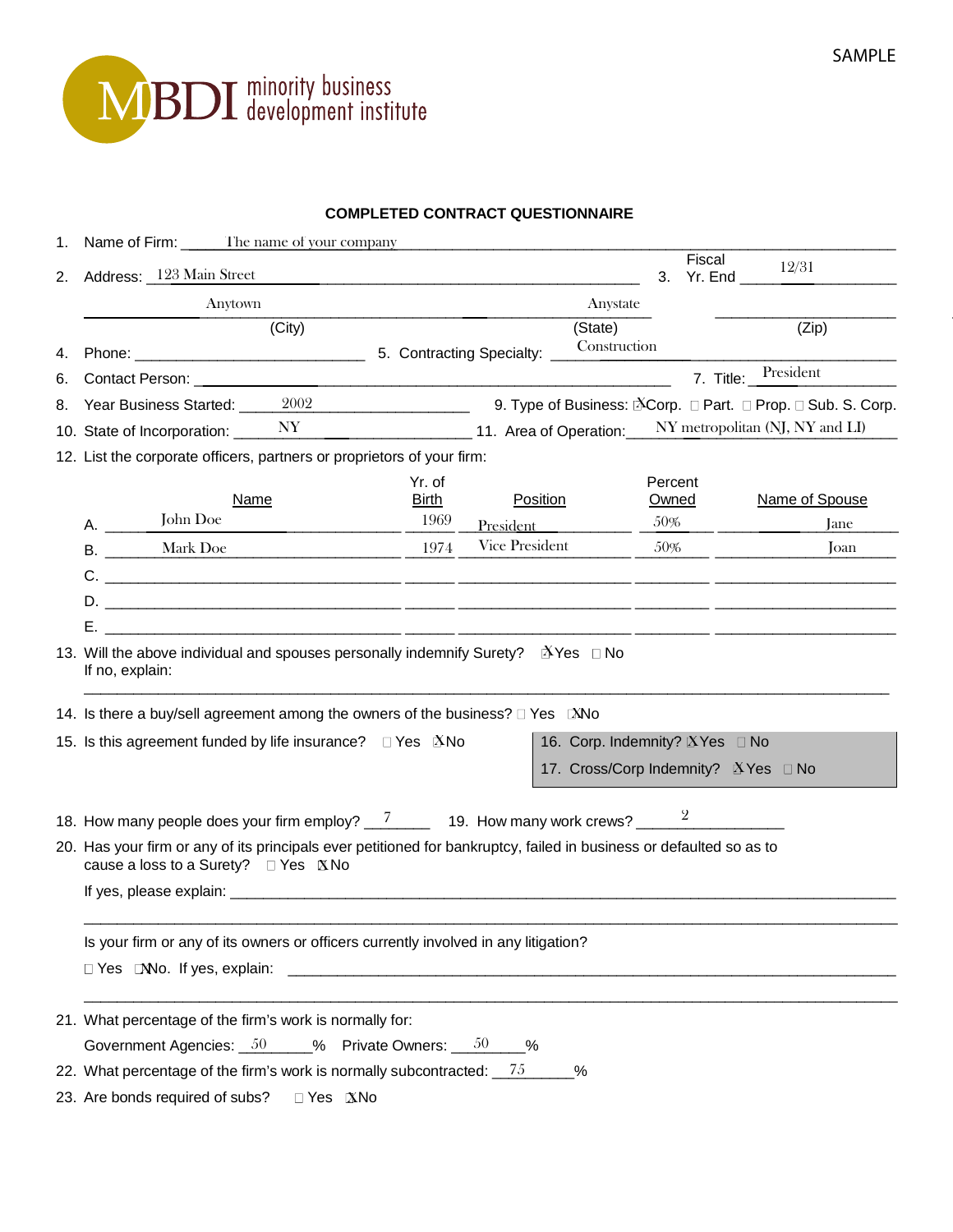| 25. What trades do you normally subcontract? HVAC, Plumbing, Heating, foundation, Electrical                                      |                                                                                  |  |  |  |  |
|-----------------------------------------------------------------------------------------------------------------------------------|----------------------------------------------------------------------------------|--|--|--|--|
| 26. What is largest amount of uncompleted work on hand at one time in the past?                                                   |                                                                                  |  |  |  |  |
| 2009<br>Amount: \$ 1,200,000<br>Year:                                                                                             |                                                                                  |  |  |  |  |
| 27. What is the largest job you expect to do during the next year? \$ 800,000                                                     |                                                                                  |  |  |  |  |
| 28. What is the largest uncompleted work program expected during the next year? \$ 1,500,000                                      |                                                                                  |  |  |  |  |
| 2,000,000<br>29. What is your expected annual volume next year? \$                                                                |                                                                                  |  |  |  |  |
| 30. What trades do you normally undertake with your own forces? Painting, drywall, carpentry, window and door installations, roof |                                                                                  |  |  |  |  |
|                                                                                                                                   | 31. SIC CODE:                                                                    |  |  |  |  |
| 33. Type of lease? _____ month to month<br>32. Do you lease equipment? $XYes \square No$                                          |                                                                                  |  |  |  |  |
| as needed - usually 30-90 day leases for heavy equipment rentals<br>34. What are the terms of the lease?                          |                                                                                  |  |  |  |  |
|                                                                                                                                   |                                                                                  |  |  |  |  |
|                                                                                                                                   |                                                                                  |  |  |  |  |
| Phone: Contact Person: Contact Person:                                                                                            |                                                                                  |  |  |  |  |
| 36. On what basis are taxes paid? <b>NACash □ Completed Job □ Accrual □ % of Completion</b>                                       |                                                                                  |  |  |  |  |
| 37. On what basis are financial statements prepared? □ Cash □ Completed Job □ Accrual IX% of Completion                           |                                                                                  |  |  |  |  |
| 38. On what level of assurance are financial statements prepared? □CPA Audit XReview □ Compilation                                |                                                                                  |  |  |  |  |
| $X$ Annually<br>39. How often are financial statements prepared?<br>□ Semi-annually                                               |                                                                                  |  |  |  |  |
| □ Quarterly<br>□ Monthly                                                                                                          |                                                                                  |  |  |  |  |
| 40. Do you have a full time accountant on staff? $\Box$ Yes $\Box$ You                                                            | 41. Yrs. Experience ___________                                                  |  |  |  |  |
| 42. Are job cost records kept? XYes □ No                                                                                          |                                                                                  |  |  |  |  |
| 43. How often reviewed? monthly<br>44. How often updated? <u>monthly</u>                                                          |                                                                                  |  |  |  |  |
| 45. Do they show job detail? $X$ Yes $\Box$ No                                                                                    |                                                                                  |  |  |  |  |
| Any Bank NA<br>47. Name of your bank:                                                                                             |                                                                                  |  |  |  |  |
|                                                                                                                                   |                                                                                  |  |  |  |  |
|                                                                                                                                   |                                                                                  |  |  |  |  |
| 48. Amount of line of credit: $\frac{$100,000}{ }$<br>49. Expiration Date: 6/15                                                   | What is the interest rate? $Prime + 1\%$                                         |  |  |  |  |
| 52. How is credit secured? _ business assets<br>51. UCC Filing? □ Yes □ No                                                        |                                                                                  |  |  |  |  |
| 53. Is your firm unionized? □ Yes <b>M</b> No                                                                                     | 54. What is your firm's Dun & Bradstreet Number? _______________________________ |  |  |  |  |
| 56. Pay Record: __________________<br>55. D & B Rating: ______________                                                            | 57. Date of Rating: ______________                                               |  |  |  |  |
|                                                                                                                                   |                                                                                  |  |  |  |  |
| 58. Previous Bonding Companies: Not applicable                                                                                    |                                                                                  |  |  |  |  |
| <b>Name</b>                                                                                                                       | Reason for Leaving                                                               |  |  |  |  |
|                                                                                                                                   |                                                                                  |  |  |  |  |
|                                                                                                                                   |                                                                                  |  |  |  |  |
|                                                                                                                                   |                                                                                  |  |  |  |  |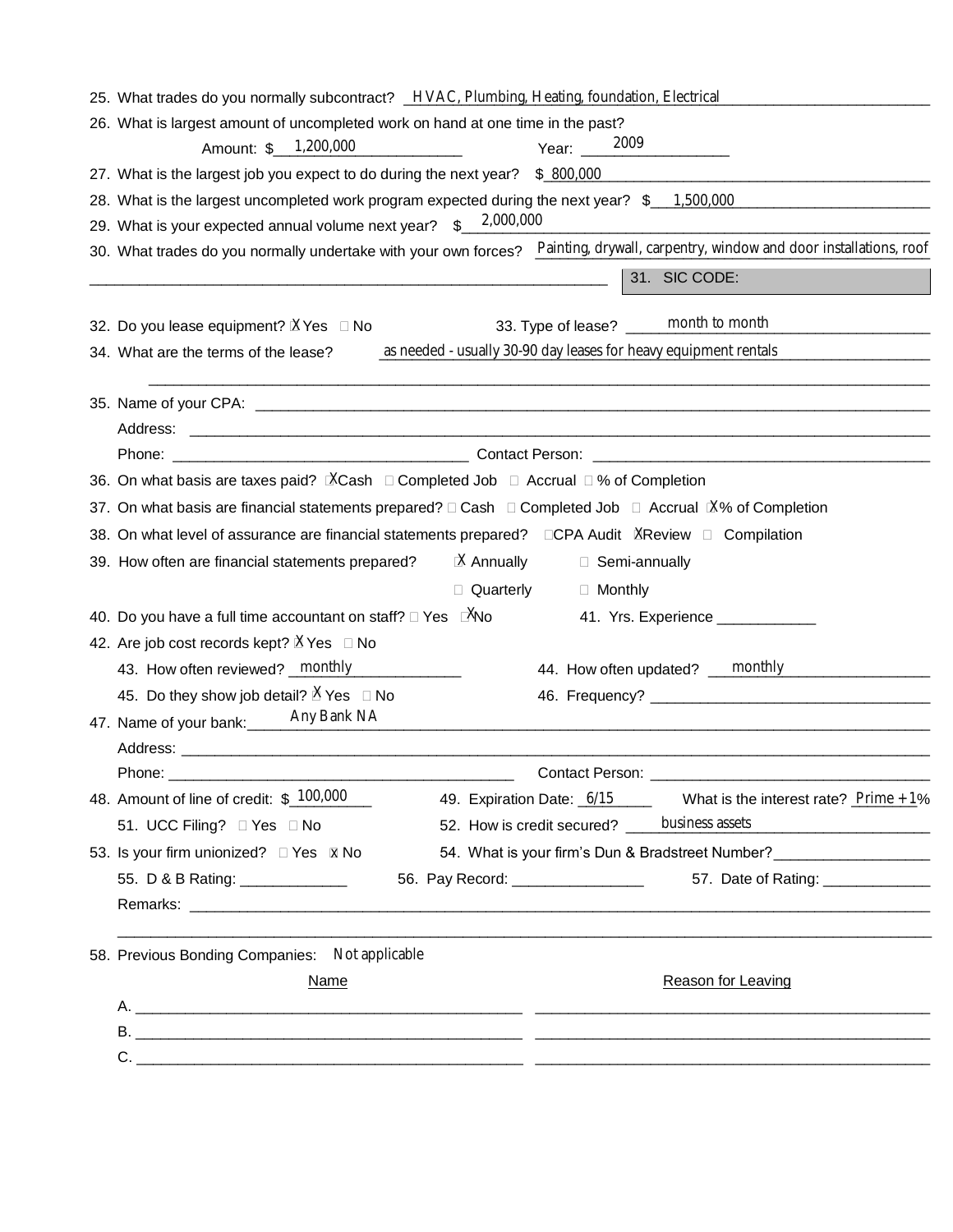59. List five of your largest contracts:

|  | Job Name                                                                                                                                                                                                                       | <b>Contract Price</b>                                                                                                                                                                                                         | Gross<br>Profit  | Completion<br>Date                                   |                         | Bonded?                                                                                                                                                                                                                        |  |
|--|--------------------------------------------------------------------------------------------------------------------------------------------------------------------------------------------------------------------------------|-------------------------------------------------------------------------------------------------------------------------------------------------------------------------------------------------------------------------------|------------------|------------------------------------------------------|-------------------------|--------------------------------------------------------------------------------------------------------------------------------------------------------------------------------------------------------------------------------|--|
|  | A. NY Gov't agency 51,095,000 \$98,750 2/07 Pes XNo                                                                                                                                                                            |                                                                                                                                                                                                                               |                  |                                                      |                         |                                                                                                                                                                                                                                |  |
|  | Owner: NYC Housing Authority Design Professional: _______________________________                                                                                                                                              |                                                                                                                                                                                                                               |                  |                                                      |                         |                                                                                                                                                                                                                                |  |
|  | <b>B.</b> Subway Stores                                                                                                                                                                                                        | \$849,000 \$65,020                                                                                                                                                                                                            |                  | $\frac{2/10}{\sqrt{2}}$ $\sqrt{2}$ Yes $\sqrt{2}$ No |                         |                                                                                                                                                                                                                                |  |
|  | Owner: Subway Corp. Design Professional: Communication Corp.                                                                                                                                                                   |                                                                                                                                                                                                                               |                  |                                                      |                         |                                                                                                                                                                                                                                |  |
|  | C. Merrill Lynch LI offices                                                                                                                                                                                                    |                                                                                                                                                                                                                               | \$44,000         | 5/09                                                 | $\Box$ Yes $\bar{x}$ No |                                                                                                                                                                                                                                |  |
|  | Owner: Merrill Lynch Design Professional                                                                                                                                                                                       |                                                                                                                                                                                                                               |                  |                                                      |                         |                                                                                                                                                                                                                                |  |
|  | D. Nassau County Dept. of Public Works \$460,000 \$107,755                                                                                                                                                                     |                                                                                                                                                                                                                               |                  | $\frac{6/10}{\sqrt{10}}$ $\Box$ Yes $\bar{X}$ No     |                         |                                                                                                                                                                                                                                |  |
|  | Owner: Nassau County Design Professional: National Professional Professional Professional Professional Professional Professional Professional Professional Professional Professional Professional Professional Professional Pr |                                                                                                                                                                                                                               |                  |                                                      |                         |                                                                                                                                                                                                                                |  |
|  |                                                                                                                                                                                                                                |                                                                                                                                                                                                                               |                  |                                                      |                         |                                                                                                                                                                                                                                |  |
|  |                                                                                                                                                                                                                                |                                                                                                                                                                                                                               |                  |                                                      |                         |                                                                                                                                                                                                                                |  |
|  | 60. List five of your major suppliers:                                                                                                                                                                                         |                                                                                                                                                                                                                               |                  |                                                      |                         |                                                                                                                                                                                                                                |  |
|  | Name                                                                                                                                                                                                                           | Address                                                                                                                                                                                                                       | Telephone        |                                                      |                         | Contact                                                                                                                                                                                                                        |  |
|  | A. Home Depot                                                                                                                                                                                                                  | Street and City address                                                                                                                                                                                                       | $(518)-000-0000$ |                                                      |                         | John Smith                                                                                                                                                                                                                     |  |
|  | B. Sal's Supply House Street and City address (914)-555-0000                                                                                                                                                                   |                                                                                                                                                                                                                               |                  |                                                      | John Public             |                                                                                                                                                                                                                                |  |
|  |                                                                                                                                                                                                                                |                                                                                                                                                                                                                               |                  |                                                      |                         |                                                                                                                                                                                                                                |  |
|  |                                                                                                                                                                                                                                |                                                                                                                                                                                                                               |                  |                                                      |                         |                                                                                                                                                                                                                                |  |
|  |                                                                                                                                                                                                                                |                                                                                                                                                                                                                               |                  |                                                      |                         |                                                                                                                                                                                                                                |  |
|  | 61. List five subcontractors (or contractors if you are a subcontractor) that you do business with:                                                                                                                            |                                                                                                                                                                                                                               |                  |                                                      |                         |                                                                                                                                                                                                                                |  |
|  | A. Name: Steve's Concrete Company                                                                                                                                                                                              |                                                                                                                                                                                                                               |                  |                                                      |                         |                                                                                                                                                                                                                                |  |
|  |                                                                                                                                                                                                                                |                                                                                                                                                                                                                               |                  |                                                      |                         | Telephone: (516)-555-0000                                                                                                                                                                                                      |  |
|  | Contact: <u>Steve Smith</u> Steve Contact: Steve Smith Steve 2014                                                                                                                                                              |                                                                                                                                                                                                                               |                  |                                                      |                         | Job: Subway stores                                                                                                                                                                                                             |  |
|  | B. Name: Cool HVAC Systems Contract Contract Contract Contract Contract Contract Contract Contract Contract Contract Contract Contract Contract Contract Contract Contract Contract Contract Contract Contract Contract Contra |                                                                                                                                                                                                                               |                  |                                                      |                         |                                                                                                                                                                                                                                |  |
|  |                                                                                                                                                                                                                                |                                                                                                                                                                                                                               |                  |                                                      |                         | Telephone: (518)-555-0055                                                                                                                                                                                                      |  |
|  | Contact: John Smithson                                                                                                                                                                                                         |                                                                                                                                                                                                                               |                  |                                                      |                         | Job: Subway stores                                                                                                                                                                                                             |  |
|  |                                                                                                                                                                                                                                |                                                                                                                                                                                                                               |                  |                                                      |                         |                                                                                                                                                                                                                                |  |
|  | Address:                                                                                                                                                                                                                       | the control of the control of the control of the control of the control of the control of the control of the control of the control of the control of the control of the control of the control of the control of the control |                  |                                                      |                         | Telephone: ______________                                                                                                                                                                                                      |  |
|  |                                                                                                                                                                                                                                |                                                                                                                                                                                                                               |                  |                                                      |                         |                                                                                                                                                                                                                                |  |
|  |                                                                                                                                                                                                                                |                                                                                                                                                                                                                               |                  |                                                      |                         |                                                                                                                                                                                                                                |  |
|  |                                                                                                                                                                                                                                |                                                                                                                                                                                                                               |                  |                                                      |                         | Telephone: ____________                                                                                                                                                                                                        |  |
|  |                                                                                                                                                                                                                                |                                                                                                                                                                                                                               |                  |                                                      |                         | Job: with the state of the state of the state of the state of the state of the state of the state of the state of the state of the state of the state of the state of the state of the state of the state of the state of the  |  |
|  | E. Name: 2008. 2009. 2009. 2009. 2010. 2010. 2010. 2010. 2010. 2010. 2010. 2010. 2010. 2010. 2010. 2010. 2010                                                                                                                  |                                                                                                                                                                                                                               |                  |                                                      |                         |                                                                                                                                                                                                                                |  |
|  | Address: the contract of the contract of the contract of the contract of the contract of the contract of the contract of the contract of the contract of the contract of the contract of the contract of the contract of the c |                                                                                                                                                                                                                               |                  |                                                      |                         | Telephone: _____________                                                                                                                                                                                                       |  |
|  | Contact: the contract of the contract of the contract of the contract of the contract of the contract of the contract of the contract of the contract of the contract of the contract of the contract of the contract of the c |                                                                                                                                                                                                                               |                  |                                                      |                         | Job: will be a series of the series of the series of the series of the series of the series of the series of the series of the series of the series of the series of the series of the series of the series of the series of t |  |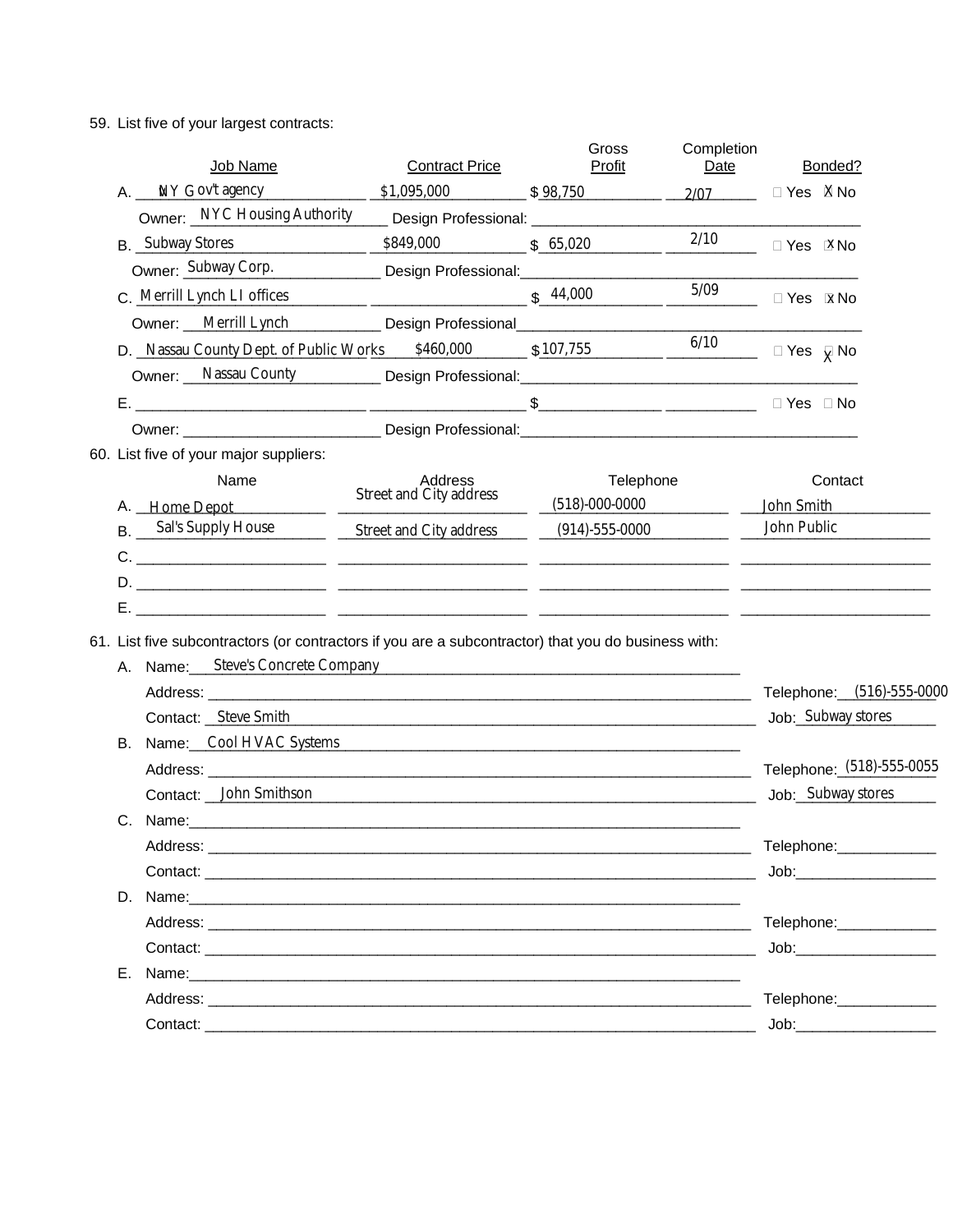62. List three Architects you have done business with:

|           |                                                                                                                                                                                                                                      |                                             |                                                                                                                                                                                                                                                                                                                                                                                                                                                                                                                       |                                                                                                                                                                                                                                                                                                                     |             | Telephone:______________                                                                                                                                                                                                       |
|-----------|--------------------------------------------------------------------------------------------------------------------------------------------------------------------------------------------------------------------------------------|---------------------------------------------|-----------------------------------------------------------------------------------------------------------------------------------------------------------------------------------------------------------------------------------------------------------------------------------------------------------------------------------------------------------------------------------------------------------------------------------------------------------------------------------------------------------------------|---------------------------------------------------------------------------------------------------------------------------------------------------------------------------------------------------------------------------------------------------------------------------------------------------------------------|-------------|--------------------------------------------------------------------------------------------------------------------------------------------------------------------------------------------------------------------------------|
|           |                                                                                                                                                                                                                                      |                                             |                                                                                                                                                                                                                                                                                                                                                                                                                                                                                                                       |                                                                                                                                                                                                                                                                                                                     |             |                                                                                                                                                                                                                                |
|           |                                                                                                                                                                                                                                      |                                             |                                                                                                                                                                                                                                                                                                                                                                                                                                                                                                                       |                                                                                                                                                                                                                                                                                                                     |             |                                                                                                                                                                                                                                |
|           |                                                                                                                                                                                                                                      |                                             |                                                                                                                                                                                                                                                                                                                                                                                                                                                                                                                       |                                                                                                                                                                                                                                                                                                                     |             | Telephone: Telephone                                                                                                                                                                                                           |
|           |                                                                                                                                                                                                                                      |                                             |                                                                                                                                                                                                                                                                                                                                                                                                                                                                                                                       |                                                                                                                                                                                                                                                                                                                     |             | Job: will be a series of the series of the series of the series of the series of the series of the series of the series of the series of the series of the series of the series of the series of the series of the series of t |
|           | C. Name: <u>contract and contract and contract and contract and contract and contract and contract and contract and contract of the contract of the contract of the contract of the contract of the contract of the contract of </u> |                                             |                                                                                                                                                                                                                                                                                                                                                                                                                                                                                                                       |                                                                                                                                                                                                                                                                                                                     |             |                                                                                                                                                                                                                                |
|           |                                                                                                                                                                                                                                      |                                             |                                                                                                                                                                                                                                                                                                                                                                                                                                                                                                                       |                                                                                                                                                                                                                                                                                                                     |             | Telephone: _____________                                                                                                                                                                                                       |
|           |                                                                                                                                                                                                                                      |                                             |                                                                                                                                                                                                                                                                                                                                                                                                                                                                                                                       |                                                                                                                                                                                                                                                                                                                     |             | Job: when the state of the state of the state of the state of the state of the state of the state of the state                                                                                                                 |
|           | 63. List key personnel, foremen or supervisors:                                                                                                                                                                                      |                                             |                                                                                                                                                                                                                                                                                                                                                                                                                                                                                                                       |                                                                                                                                                                                                                                                                                                                     |             |                                                                                                                                                                                                                                |
|           | Name                                                                                                                                                                                                                                 | Position                                    |                                                                                                                                                                                                                                                                                                                                                                                                                                                                                                                       | Yr. of Birth Yrs. Exper.                                                                                                                                                                                                                                                                                            |             | Previous Employer                                                                                                                                                                                                              |
|           | A. John Doe Pres/Project Mgr. 1969                                                                                                                                                                                                   |                                             |                                                                                                                                                                                                                                                                                                                                                                                                                                                                                                                       | 25                                                                                                                                                                                                                                                                                                                  |             | AAA Construction Co.                                                                                                                                                                                                           |
| <b>B.</b> | Mark Doe VP/Superintendent 1974                                                                                                                                                                                                      |                                             |                                                                                                                                                                                                                                                                                                                                                                                                                                                                                                                       | 20 000                                                                                                                                                                                                                                                                                                              |             | AAA Construction Co.                                                                                                                                                                                                           |
|           | John Smith                                                                                                                                                                                                                           | Estimator                                   | 1977                                                                                                                                                                                                                                                                                                                                                                                                                                                                                                                  | $\frac{15}{2}$ $\frac{15}{2}$                                                                                                                                                                                                                                                                                       |             | Harvey's Contracting Co.                                                                                                                                                                                                       |
|           |                                                                                                                                                                                                                                      |                                             |                                                                                                                                                                                                                                                                                                                                                                                                                                                                                                                       |                                                                                                                                                                                                                                                                                                                     |             |                                                                                                                                                                                                                                |
|           |                                                                                                                                                                                                                                      |                                             |                                                                                                                                                                                                                                                                                                                                                                                                                                                                                                                       |                                                                                                                                                                                                                                                                                                                     |             |                                                                                                                                                                                                                                |
|           | 64. List any life insurance in effect on key personnel:                                                                                                                                                                              |                                             |                                                                                                                                                                                                                                                                                                                                                                                                                                                                                                                       |                                                                                                                                                                                                                                                                                                                     |             |                                                                                                                                                                                                                                |
|           | Name                                                                                                                                                                                                                                 |                                             | Beneficiary                                                                                                                                                                                                                                                                                                                                                                                                                                                                                                           |                                                                                                                                                                                                                                                                                                                     | Amount      | Cash Value                                                                                                                                                                                                                     |
|           |                                                                                                                                                                                                                                      | Jane Doe                                    |                                                                                                                                                                                                                                                                                                                                                                                                                                                                                                                       |                                                                                                                                                                                                                                                                                                                     | \$1,000,000 | \$ 45,000                                                                                                                                                                                                                      |
|           |                                                                                                                                                                                                                                      | NY Life                                     |                                                                                                                                                                                                                                                                                                                                                                                                                                                                                                                       |                                                                                                                                                                                                                                                                                                                     |             |                                                                                                                                                                                                                                |
|           |                                                                                                                                                                                                                                      |                                             |                                                                                                                                                                                                                                                                                                                                                                                                                                                                                                                       |                                                                                                                                                                                                                                                                                                                     | \$500,000   | $\updownarrow$ 0                                                                                                                                                                                                               |
|           |                                                                                                                                                                                                                                      |                                             |                                                                                                                                                                                                                                                                                                                                                                                                                                                                                                                       |                                                                                                                                                                                                                                                                                                                     |             |                                                                                                                                                                                                                                |
|           | C. Mark Doe                                                                                                                                                                                                                          |                                             |                                                                                                                                                                                                                                                                                                                                                                                                                                                                                                                       |                                                                                                                                                                                                                                                                                                                     | \$1,000,000 | \$5,000                                                                                                                                                                                                                        |
|           | Insurance Company: MetLife MetLife                                                                                                                                                                                                   |                                             |                                                                                                                                                                                                                                                                                                                                                                                                                                                                                                                       |                                                                                                                                                                                                                                                                                                                     |             |                                                                                                                                                                                                                                |
|           | 65. List other insurance coverage currently in effect:                                                                                                                                                                               |                                             |                                                                                                                                                                                                                                                                                                                                                                                                                                                                                                                       |                                                                                                                                                                                                                                                                                                                     |             |                                                                                                                                                                                                                                |
|           |                                                                                                                                                                                                                                      | Limits in '000's                            |                                                                                                                                                                                                                                                                                                                                                                                                                                                                                                                       |                                                                                                                                                                                                                                                                                                                     |             |                                                                                                                                                                                                                                |
|           |                                                                                                                                                                                                                                      | <b>BI</b>                                   | <b>PD</b>                                                                                                                                                                                                                                                                                                                                                                                                                                                                                                             | Carrier                                                                                                                                                                                                                                                                                                             |             | <b>Expiration Date</b>                                                                                                                                                                                                         |
|           | A. General Liability:                                                                                                                                                                                                                | \$<br>1,000,000<br>$\overline{\phantom{a}}$ |                                                                                                                                                                                                                                                                                                                                                                                                                                                                                                                       | <b>Travelers</b>                                                                                                                                                                                                                                                                                                    |             | 2/1X                                                                                                                                                                                                                           |
|           | B. Auto Liability:                                                                                                                                                                                                                   | \$<br>500,000<br>\$                         |                                                                                                                                                                                                                                                                                                                                                                                                                                                                                                                       | Hartford                                                                                                                                                                                                                                                                                                            |             | 4/1X                                                                                                                                                                                                                           |
|           | C. Umbrella:                                                                                                                                                                                                                         | 2,000,000                                   | $\begin{array}{c} \n\text{\textsterling}\! \text{\texttt{S}} \text{\texttt{S}} \text{\texttt{S}} \text{\texttt{S}} \text{\texttt{S}} \text{\texttt{S}} \text{\texttt{S}} \text{\texttt{S}} \text{\texttt{S}} \text{\texttt{S}} \text{\texttt{S}} \text{\texttt{S}} \text{\texttt{S}} \text{\texttt{S}} \text{\texttt{S}} \text{\texttt{S}} \text{\texttt{S}} \text{\texttt{S}} \text{\texttt{S}} \text{\texttt{S}} \text{\texttt{S}} \text{\texttt{S}} \text{\texttt{S}} \text{\texttt{S}} \text{\texttt{S}} \text{\$ | <b>Travelers</b>                                                                                                                                                                                                                                                                                                    |             | 11/1X                                                                                                                                                                                                                          |
|           | D. Owner's Protection:                                                                                                                                                                                                               | \$                                          |                                                                                                                                                                                                                                                                                                                                                                                                                                                                                                                       | $\frac{1}{2}$ $\frac{1}{2}$ $\frac{1}{2}$ $\frac{1}{2}$ $\frac{1}{2}$ $\frac{1}{2}$ $\frac{1}{2}$ $\frac{1}{2}$ $\frac{1}{2}$ $\frac{1}{2}$ $\frac{1}{2}$ $\frac{1}{2}$ $\frac{1}{2}$ $\frac{1}{2}$ $\frac{1}{2}$ $\frac{1}{2}$ $\frac{1}{2}$ $\frac{1}{2}$ $\frac{1}{2}$ $\frac{1}{2}$ $\frac{1}{2}$ $\frac{1}{2}$ |             |                                                                                                                                                                                                                                |
|           |                                                                                                                                                                                                                                      |                                             |                                                                                                                                                                                                                                                                                                                                                                                                                                                                                                                       |                                                                                                                                                                                                                                                                                                                     |             |                                                                                                                                                                                                                                |
|           | 66. List any subsidiaries and affiliates of the contracting firm:                                                                                                                                                                    |                                             |                                                                                                                                                                                                                                                                                                                                                                                                                                                                                                                       |                                                                                                                                                                                                                                                                                                                     |             |                                                                                                                                                                                                                                |
|           | Firm Name                                                                                                                                                                                                                            | Ownership                                   |                                                                                                                                                                                                                                                                                                                                                                                                                                                                                                                       | <b>Type Business</b>                                                                                                                                                                                                                                                                                                |             | <b>NANDA</b><br>Code                                                                                                                                                                                                           |
|           |                                                                                                                                                                                                                                      |                                             |                                                                                                                                                                                                                                                                                                                                                                                                                                                                                                                       |                                                                                                                                                                                                                                                                                                                     |             |                                                                                                                                                                                                                                |
|           |                                                                                                                                                                                                                                      |                                             |                                                                                                                                                                                                                                                                                                                                                                                                                                                                                                                       |                                                                                                                                                                                                                                                                                                                     |             |                                                                                                                                                                                                                                |
|           |                                                                                                                                                                                                                                      |                                             |                                                                                                                                                                                                                                                                                                                                                                                                                                                                                                                       |                                                                                                                                                                                                                                                                                                                     |             |                                                                                                                                                                                                                                |
|           |                                                                                                                                                                                                                                      |                                             |                                                                                                                                                                                                                                                                                                                                                                                                                                                                                                                       |                                                                                                                                                                                                                                                                                                                     |             |                                                                                                                                                                                                                                |
| Е.,       | <u> 2000 - 2000 - 2000 - 2000 - 2000 - 2000 - 2000 - 2000 - 2000 - 2000 - 2000 - 2000 - 2000 - 2000 - 2000 - 200</u>                                                                                                                 |                                             |                                                                                                                                                                                                                                                                                                                                                                                                                                                                                                                       |                                                                                                                                                                                                                                                                                                                     |             |                                                                                                                                                                                                                                |